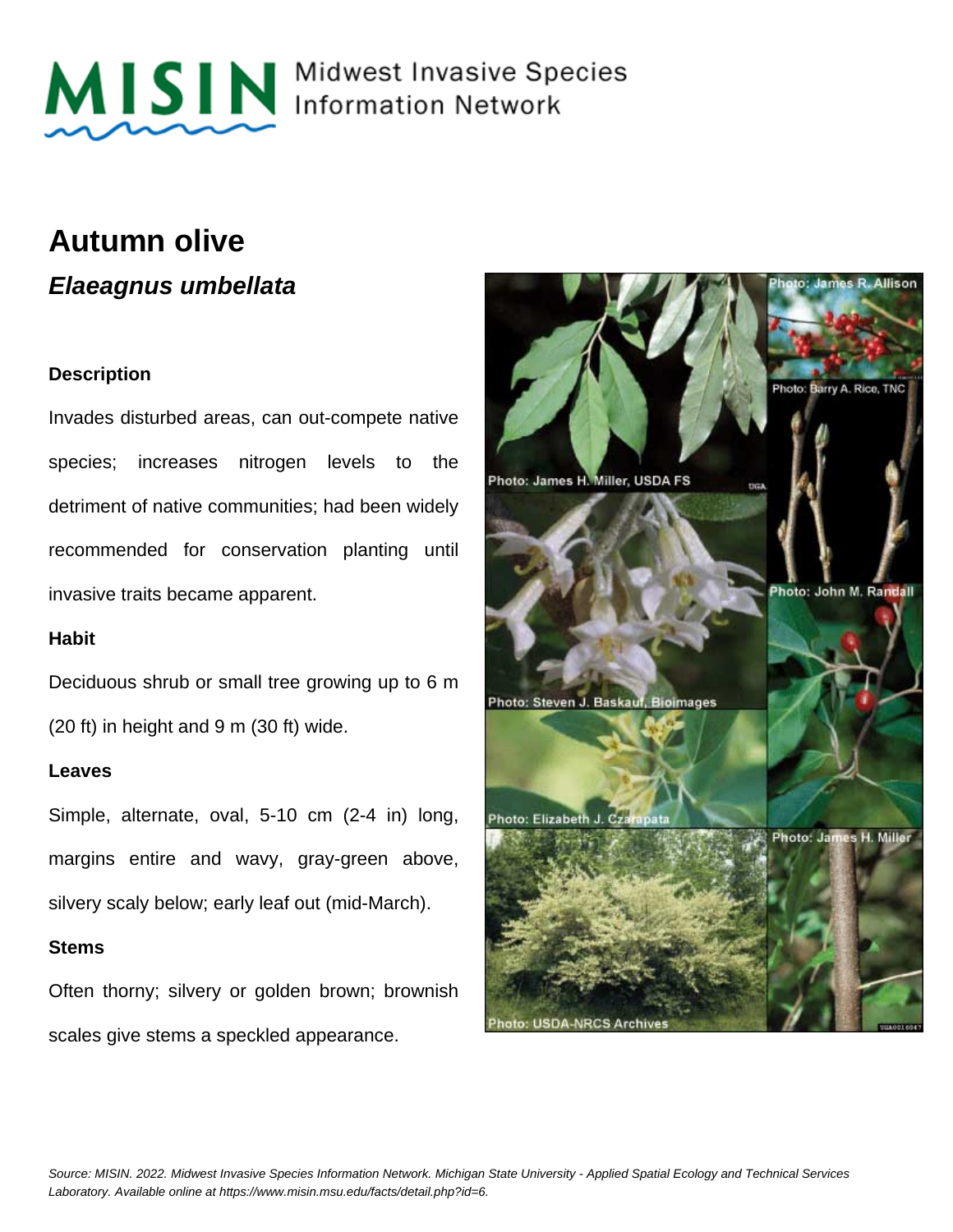

## MISIN Midwest Invasive Species

#### **Flowers**

Fragrant, tubular, 4 petals and stamens, cream to light yellow in color, borne in clusters of 1-8; bloom from April through June.

#### **Fruits and Seeds**

Drupe, 0.6 cm (0.25 in), silvery with brown scales when immature, speckled red or yellow when mature; ripen September to October, begin to bear fruit at 3 to 5 years, each tree can produce 2-8 lbs. of seed per year, fruit eaten and seed dispersed by birds.

#### **Habitat**

Shade tolerant; occurs in a variety of soil types (pH range of 4.8-6.5), thrives on infertile soils because of nitrogen-fixing root nodules; found in open woods, forest edges, roadsides, fence rows, meadows, sand dunes, and other disturbed areas.

#### **Reproduction**

Primarily by seed, also by stump & root sprouting.

#### **Similar**

Native silver-berry (E. commutata) has opposite leaves; non-native Russian olive (E. angustifolia) has longer, narrower, leaves, silver above and below.

#### **Monitoring and Rapid Response**

Monitor sunny open sites; autumn olive leafs out early in spring, retains leaves in fall, can be recognized year-round. Hand pull seedlings; focus on newest infestations and highest quality areas first; Cutting, girdling and burning are ineffective without herbicide as they stimulate sprouting; basal